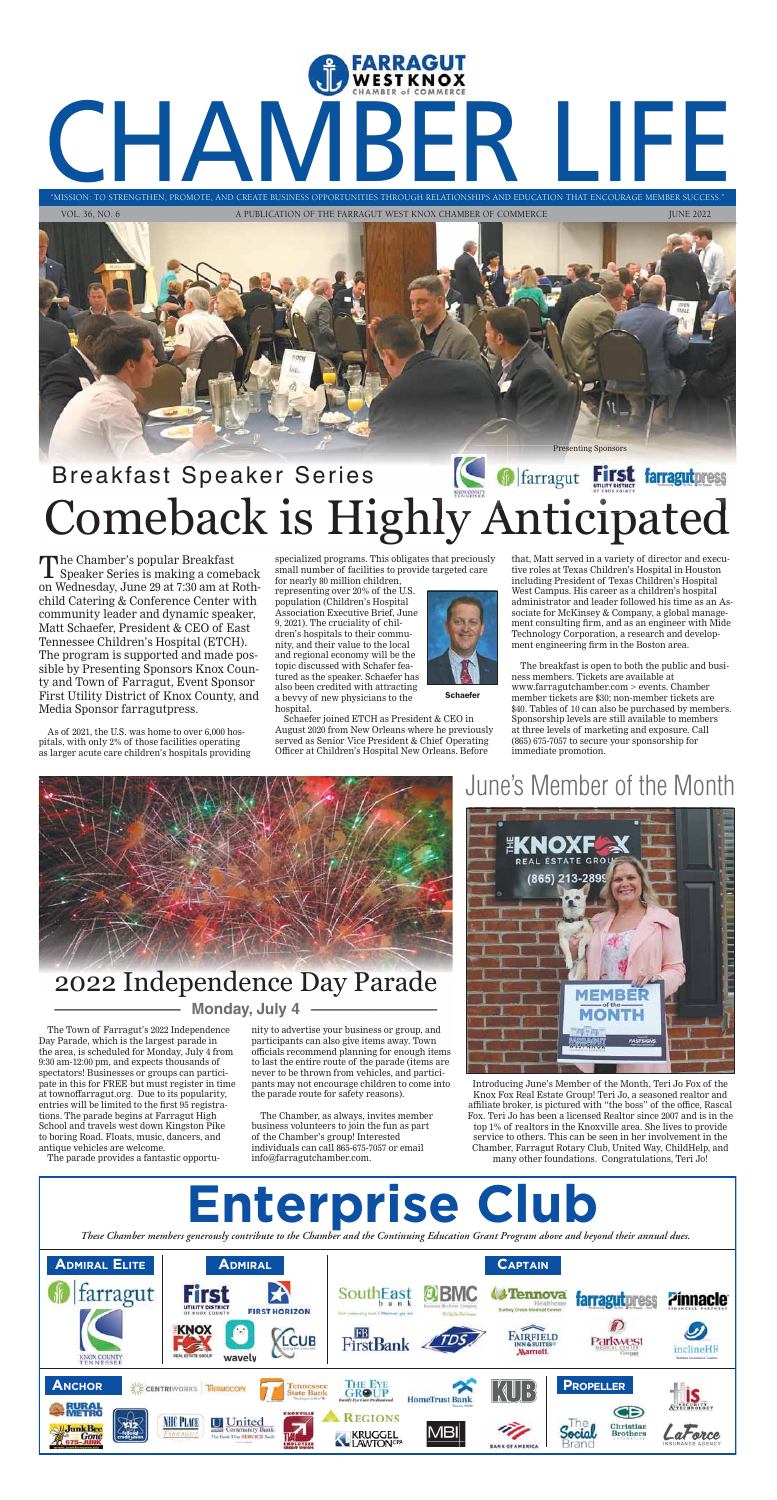# **Networkings**

### **United Community Bank - May 12, 2022**

### **AMR - Rural Metro Fire -** May 19, 2022

### **JCPenny -** May 26, 2022



Vicki Williams (left), Movement Mortgage, and Megan Belcher, United Community Bank, enjoy conversation during the morning networking.



Quite the crowd of people showed up to the morning networking! Between breakfast and conversation, good times were had by all.



Aaron Spencer, Woolf, McClane, Bright, Allen & Carptenter, and David Smoak, Town Administrator for the Town of Farragut, enjoy laughter and conversation during the morning networking.



David Smoak, Town Administrator for the Town of Farragut, and John Volpe, Remote Area Medical, sharing conversation and enjoying coffee during the morning networking.



Knox County Mayor Glenn Jacobs and Julie Blaylock share updates and ideas with each other during the morning networking.



Ricky Hill, A&A Investigations and Consulting Group, and Jodi O'Gara, Baymont by Wyndham West Knoxville/Cedar Bluff sharing ideas and interests during the networking.



**How to create a marketing plan June 14th 10:00a In- Person** https://clients.tsbdc.org/workshop A **marketing plan** is the *compass of your marketing efforts.* Without one, you risk getting lost in the forest of boosting Facebook posts, or stranded on the mountain of inefficient Yelp ads.

#### **Local SEO: Get Found Online June 14th 10:30am In-Person**

https://clients.tsbdc.org/workshop Local SEO helps businesses promote their products and services to local prospects and customers. In this class, you will learn: What Local SEO is How to Win in Local SEO What Google Cares About when it comes to Local SEO Which Profiles are Worth Setting Up and much more! The goal of Local SEO is to increase local visibility and traffic to your business.

**Export Boot Camp June 15th 9a-11a In- Person Seminar** https://clients.tsbdc.org/workshop This workshop will provide the nuts- and- bolts of information needed to become a successful exporter. You do not want to miss this 2-hr in person class. • How to identify markets for your products and services • How to finance your export transaction • How to mitigate economic, political and financial risks • Export assistance available through the Tennessee Small Business Development Center

#### **Leveraging Your LinkedIn June 16th 10am In- Person**

https://clients.tsbdc.org/workshop.aspx?ekey=21420065

In this hands-on course, participants will learn how to: •Highlight their LinkedIn portfolio to be more than just a resume with a creative headline, relevant summary, effective graphics, and valuable information •Optimize their connections to expand and nurture their network •Develop a sophisticated strategy with developing goals and implementing action items

Do you have questions about social media, email marketing, advertising or exporting? We offer more than consulting services; we offer many resources on-demand that are available 24/7 for your convenience. Check out our website: https://clients.tsbdc.org/Events.

**June 2022 Classes: Registration & Class Info:** 

Check our event schedule; follow us on social media or sign up for our monthly newsletters: https://linktr.ee/knoxsbdc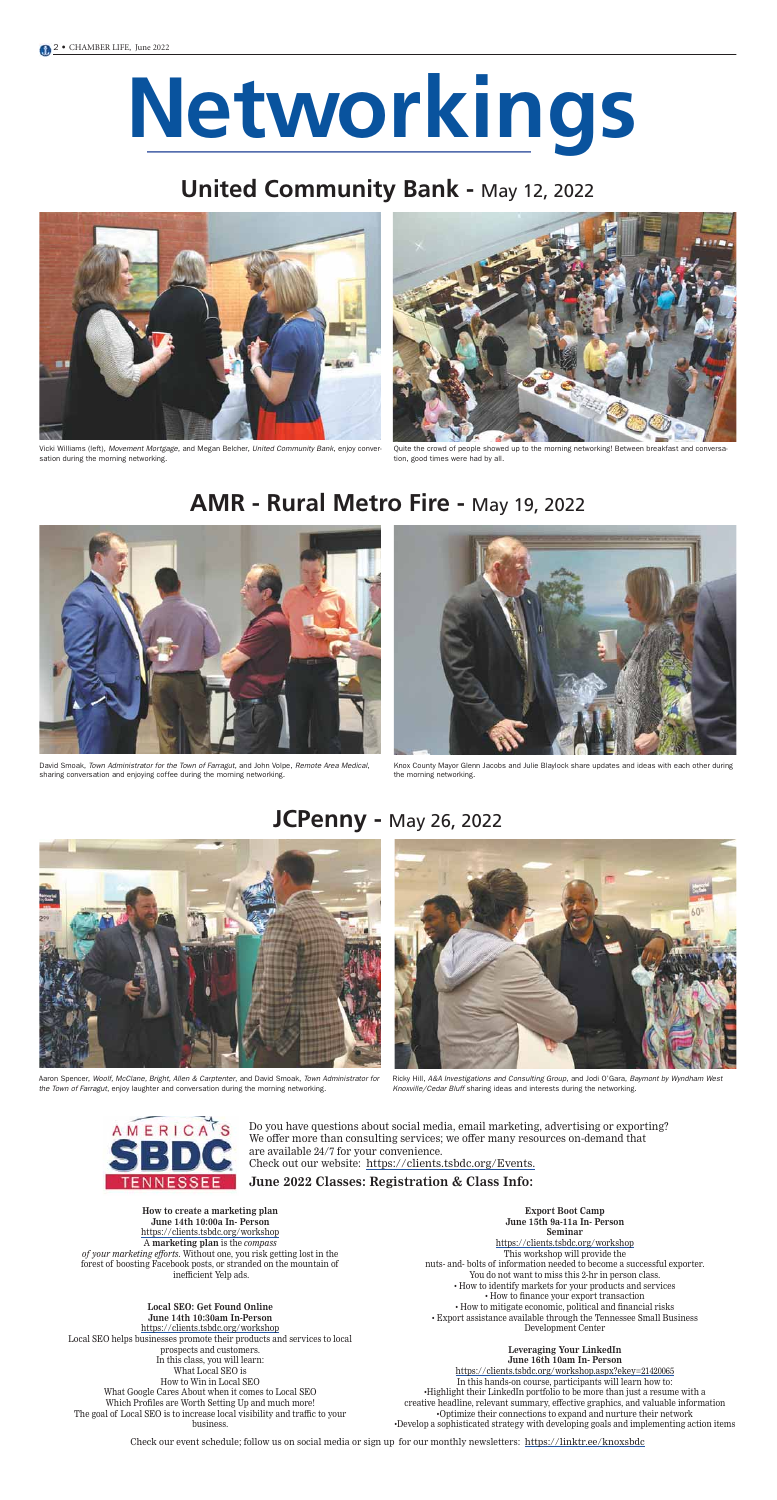# **Ribbon Cuttings**

### **Family Foot & Ankle Clinic New Location -** May 4, 2022



### **Stretch Fusion - Farragut -** May 11, 2022



### **Refine Dermatology -** May 24, 2022



# **Member Briefs**

Looking for more details on a specific event, special or job? Go to www.farragutchamber.com to see these and other member items!

Deborah Porter of **Roane State Community College** earned the highest student honor, also known as the President's Award. Porter, who just graduated with an associate degree in anthropology, has made Roane State a part of her long-term goals, saying that her "end game would be to become a Roane State professor." Porter spoke to her fellow graduates at Roane State's Commencement in early May. Congratulations, Deborah!

Is your pet the best? **Young Williams Animal Center's** Annual Pet Calendar Contest is back! Have you always wanted to give your pet the spotlight they deserve? Give them a chance to be famous and enter them in the 2023 pet calendar sponsored by Mortgage Investors Group. This year, the top 11 pets with the most votes on July 31, at 8:00 pm will be featured in their 2023 pet calendar. Go to youngwilliams.org/events to enter.

It's finally summertime and you know what that means! Family reunions, corporate picnics, parties, and so much more! Let **The Classy Caterer** take the heat. They can bring on the shrimp boil, or the grill and fix your favorites with all the sides you could ever want. Whatever your summertime event, they can take care of it! call Trisha Kelly at (865) 406-5477 to get them scheduled for your event.

Dr. Al Hazari of **Postal Annex** is not only an expert in the shipping world but is a former UT chemistry professor who loves to have fun with science! This summer, he is bringing the wonder of science to Knox County Public Libraries in a fun, action-packed program. Go to knoxcountylibrary.org/events/upcoming to see when and where he will be!

**Roane State Community College** is hosting their annual Golf Tournament on Friday, June 10 at the Oak Ridge Country Club! Teams are a 4-person SWAT format and the cost is \$700/team. Your entry feee includes range balls, green fees & cart, on-course refreshments, and lunch and post-tournament appetizers. Visit roanestate.edu to get signed up!

Owner, Dr. Timothy L. Gardner, cuts the ribbon with support from his wife (right, blue shirt & skirt), his team, and others from the community. Family Foot & Ankle Clinic's priority is to deliver quality care to informed patients in a comfortable, convenient setting. When you have problems with your feet, you need to turn to a podiatrist who listens and responds. Dr. Gardner is a friendly physician who counsels you on the best ways to maintain and improve your health. Chamber Ambassadors and other community members join celebrate the new location with Family Foot & Ankle Clinic!

Welcome to the community, Stretch Fusion! Stretch Fusion is the home of the Mobility Spa™. Stretch Fusion is a compilation of modalities and techniques for treating and restoring soft tissue with an emphasis on FST (Fascial Strength Therapy). It includes massage, multiple stretch techniques, various forms of myofascial release, and basic treatment modalities such as heat, muscle stimulation, and cryotherapy. Community and Chamber members joined as owner, Chad Becker, cut the ribbon.

Welcome, Refine Dermatology! A family owned and operated dermatology practice that is focused on improving the health of its patients while using a hospitable approach, the head of their team is Dr. Jill Salyards, a board certified dermatologist who specializes in general, surgical, and cosmetic dermatology. After working for larger, corporate owned practices for a few years, she realized her desire to have her own practice that makes the care and experience of the patient the priority, not the profit margin. Family, staff, designers, and Mayor Jacobs surround Dr. Salyards as she prepares to cut the ribbon!

**Tents / Tables / Chairs Linens / Inflatables / Concessions** Wedding Arches / Lighting / Drapery

**Event Rentals by Rothchild** Call: 865-531-0269 www.eventrentalsbyrothchild.com

#### **Event Rentals for Every Occasion!**





11826 Kingston Pike, Suite 110 Farragut, TN 37934

865-675-7057 | 865-671-2409 Fax e-mail: info@farragutchamber.com www.farragutchamber.com

This newsletter is published monthly by the Farragut West Knox Chamber of Commerce.